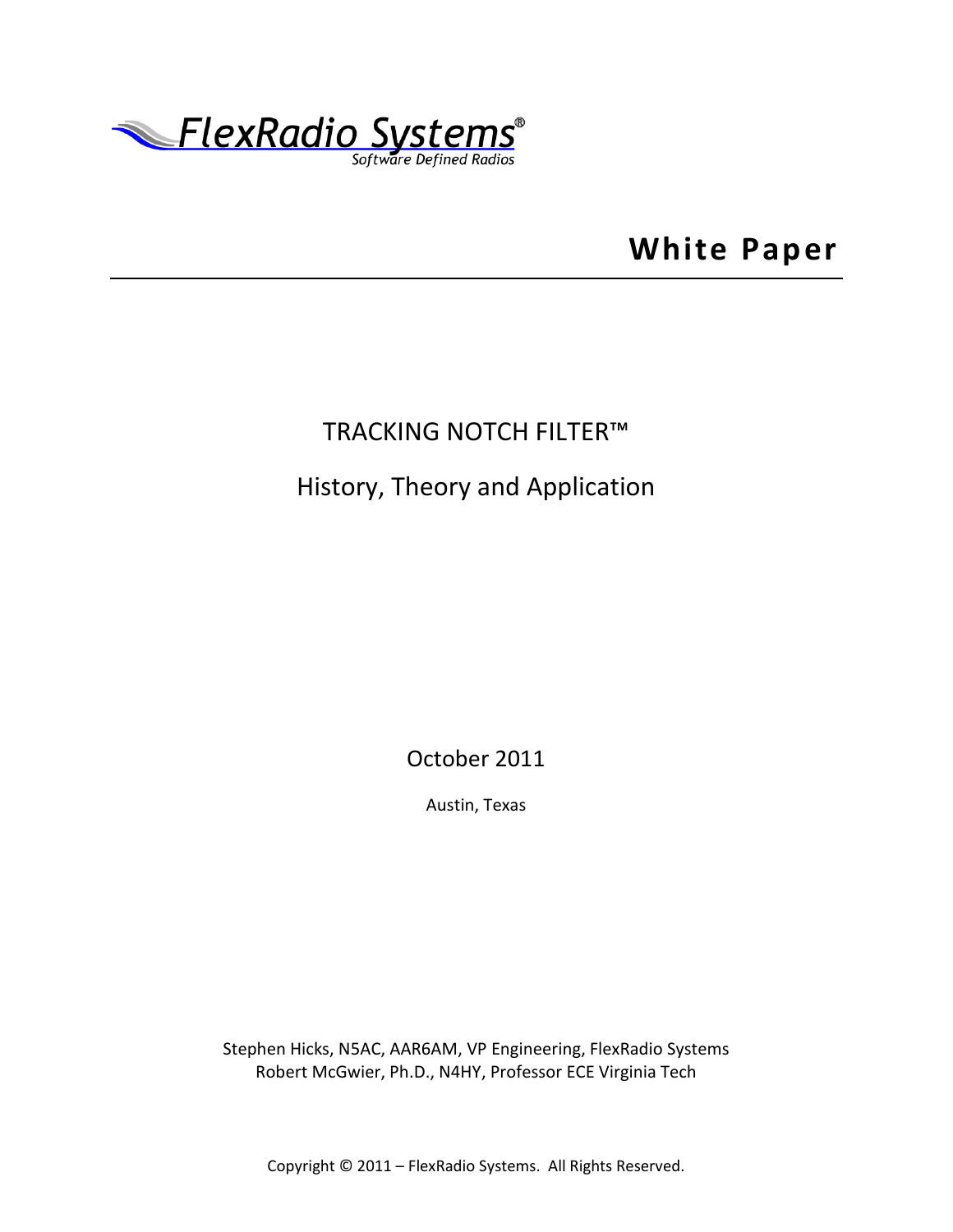## **HISTORY AND THE PROBLEM**

Most radio amateurs are familiar with the concept of a notch filter. The basic notch filter is designed to remove a carrier from the receive passband when listening to sideband signals. The notch filter eliminates the single frequency carriers, which are generally AM carriers, from broadcast stations, CW signals that are in the passband or interference from either internal (inside the radio) or external signals.

The first notch filters came out in amateur radios in the late-1970's (in the Kenwood TS-830, for example) and notched the IF with a fixed notch width. Most notches could be adjusted within the radio passband by moving a control. In some radios, the notch dial would have to be turned one way for LSB and the other way for USB to increase the notch frequency. For operators suffering from a tone in the audio passband, these controls were a welcome addition.

As digital signal processing (DSP) became available in HF radios, notch controls became more sophisticated including the addition of automatic notch filters. Automatic notch filters find large carriers in the passband and notch them automatically. They are typically based on the *Least Mean Square* (**LMS**) or *Widrow Algorithm* where the control of the action of the filter is left up to an algorithm. These LMS filters are very popular in all modern HF transceivers and are widely used to suppress tones and other interference sources where there is significant tone like content that is sustained over a time period that is longer than the adaptation time constants which control the operation of the filter.

One benefit of an automatic notch is that it will follow the offending carrier as the signal moves. Signals move in the intermediate frequency (IF) when either the signal itself moves or when the radio frequency dial is turned and the IF center frequency is adjusted. Since the automatic notch is based on DSP that detects the offending signal, as the dial is turned some time is required to detect the new signal so it is heard briefly as the dial is turned.

While these filters are very popular, they are often not appropriate to the user or the mode of operation. For example, it is not appropriate to have an automatic tone removal process running when the mode of operation is CW. In this case it much more advantageous to allow the user to control the filter operation. A typical filter is shown in Figure 1. This filter is tuned to 400 Hz. As you can see the filter was set up to suppress a very fairly narrow range of frequencies and to suppress in the best case around -50 dB.

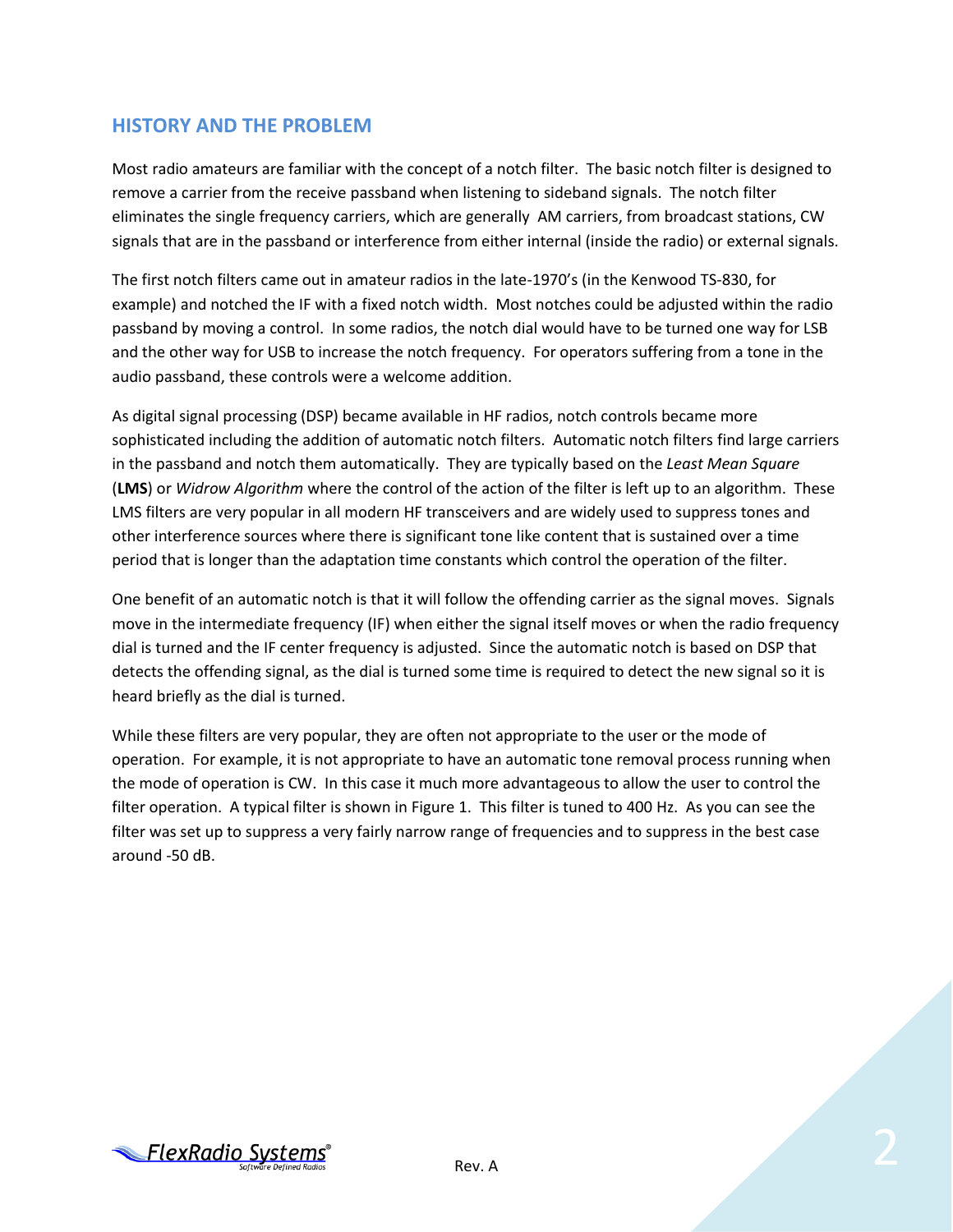

**Figure 1: Frequency Response of 400 Hz Notch**

Most modern transceivers have at least one manual notch, sometimes two, and an automatic notch filter. Manual notch filters still notch out a specific place in the IF, however, and as the radio frequency is moved, the offending signal is again revealed, but at a different *audio* frequency. This means that a manual notch has good utility if the operator is to remain on a particular frequency, but that its utility is significantly reduced if the radio is frequently tuned. This was the first problem we identified with the modern transceiver manual notch filter.

In addition, many operators encounter interference that persists for long durations. It is not uncommon to hear operators state that they have a "spur on that frequency" which is a known frequency where a spur persists and makes communication on a specific frequency more difficult. There is no way in a modern transceiver to notch out all of these interferers and remember the list of them over time. To some extent this problem is one of user interface — how would a radio with a combination numerical / fixed indicator display indicate where all of the notch frequencies are and how would the operator know if he was on one of them? Further, if he notched a frequency unintentionally how would he later detect this fact and correct the problem? This second problem, we surmised, could also be addressed with a new kind of notch filter.

In addition to these problems, the operator is also typically limited to one filter profile — a specific notch depth and width — which restricts the flexibility that the operator has to notch a signal in cases where the signal is wider than a single carrier or is perhaps a weak signal that doesn't demand an extraordinarily deep notch.

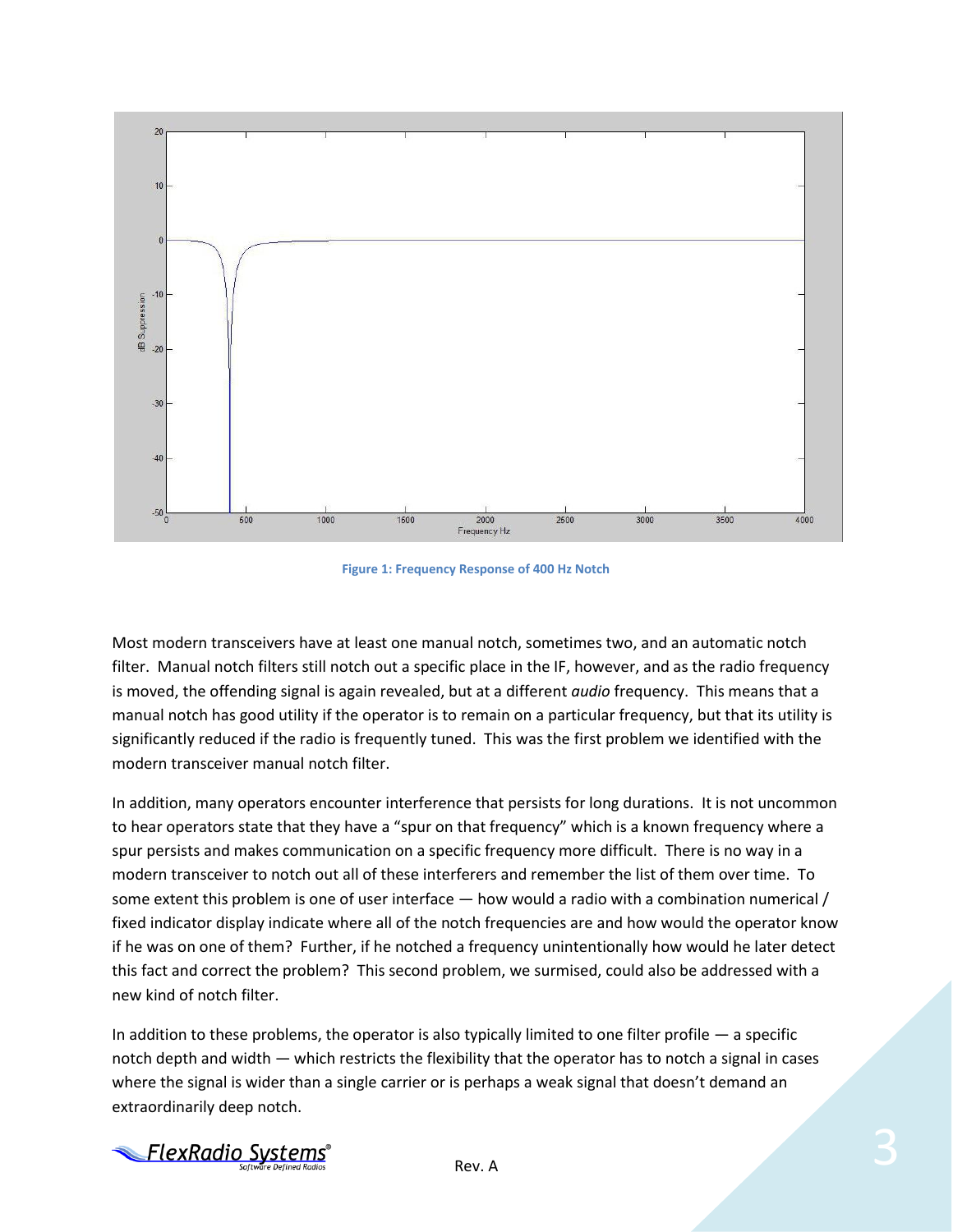## **TRACKING NOTCH FILTER™ CONCEPT**

The Tracking Notch Filter™ or TNF™ was designed to solve these three problems described above:

- 1. The notch needs to follow or track the RF frequency of the offending signal in order to keep it notched as the operator changes frequency
- 2. The notch needs to have the capability of being persistent over time and automatically be enabled as the operator passes by the offending signal later (as it enters the receive passband)
- 3. The notch should have a variable width and depth for maximum operational effectiveness

Since FlexRadio Systems' products are based on software and digital signal processing, changing the IF frequency of the notch as the radio is tuned in real time is a simple matter of elementary math to calculate the notch frequency and adjust it in real time. This equation would always land on the offending signal since all of a FlexRadio Systems transceiver's frequency calculations and adjustments are made in the digital domain, away from any analog component variations that would reduce the repeatability of this capability in another transceiver. Persistence and variable parameters are also easily solved in software.

#### **TNF™ USER INTERFACE IMPLEMENTATION**

Since we were going to introduce the concept of a notch filter that could move in and out of the receive passband, be persistent, and have flexible depth and width, we needed the capability of indicating and controlling these characteristics in a visual manner that would assist the user in quickly comprehending the settings of any individual notch. The interface needed to be intuitive and easy to "read" at a glance. In addition, the user needed to be able to quickly add, move and adjust the interface to meet operational needs.

Without laboring through the iterations of user interface design that we tested, the interface components settled upon are:

- 1. Notch presence on a frequency would be indicated with a vertical cross-hatched bar in the panadapter
- 2. Notch persistence would be indicated with color, yellow-green for temporary and green for permanent (remembered between launches of PowerSDR™ in a database)
- 3. Notch width would be indicated by the width of the vertical bar
- 4. Notch depth would be indicated by the density of the cross-hatch
- 5. All notches could be enabled and disabled quickly with a single button (TNF) on the console
- 6. A single notch could be added with a single button (+TNF)
- 7. Width could be increased by click-drag from the center of the notch either up or down with a visual indication in real-time of the notch

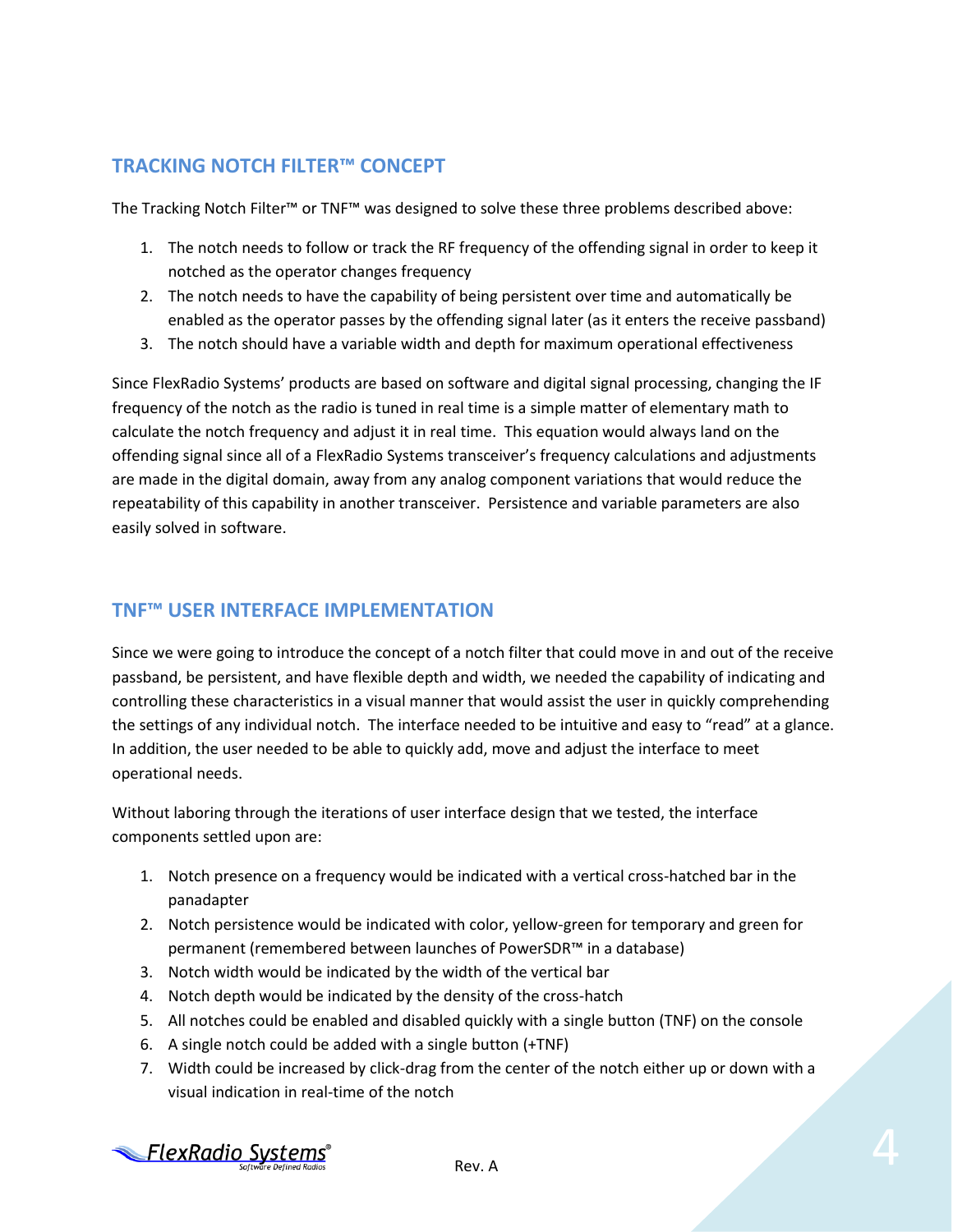- 8. Depth could be changed with a right-click selection on the panadapter and the depth could be "x1, x2 or x3"
- 9. Persistence could be enabled or disabled with the same right click and a selection for "remember"

On HF, there are some extremely large signals and we would like to suppress them so we can hear really weak ones near them. So our notch filters can be stacked or "cascaded" in filter design language to provide for greater rejection. The notch is applied at the IF, *before* the automatic gain control (AGC) system. This means that a large interferer on CW (say) can be eliminated and then the AGC will lift the weak signal up to audible levels. As we tune for best response to our ears for the signal of interest, we automatically retune the filter to track our tuning.

The display in figure 2 shows four TNF notches, two outside of the current passband (depicted by the light grey vertical band) and two inside the passband. The light green TNF notches are permanent and will stay after PowerSDR is shut down while the yellow-green TNF notches will disappear after PowerSDR is shut down—they are temporary. In this example the two outside of the passband are showing that these notches are in the database, but they are not "active" meaning that the DSP is not actively processing them since they are not in the passband.



**Figure 2: TNF Display**

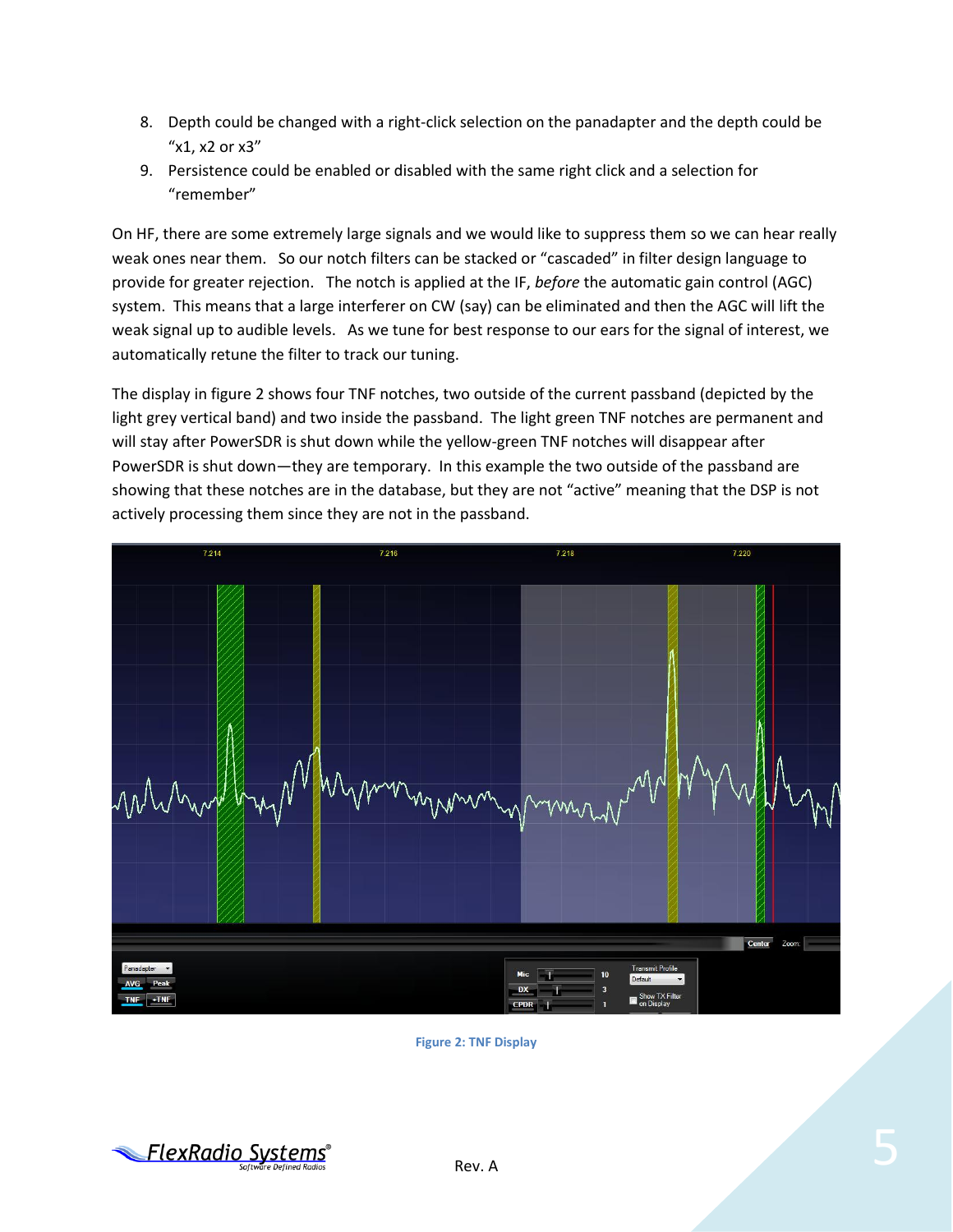#### **TNF™ DSP IMPLEMENTATION**

We are looking to discover for our purposes a mathematical description of a notch filter in a digital signal processing system so we can compute the parameters needed to implement it in code. We have chosen a fairly traditional approach which is to determine our filter(s) by breaking them up into quadratic sections. For our purposes, this will mean we are looking to average three input samples and use this result in an average with two previous filter outputs. This is called an infinite impulse response or IIR filter. It provides very good frequency response but has a very short description so the code to implement it is short.

$$
H(z) = \frac{b_0 + b_1 z^{-1} + b_2 z^{-2}}{1 + a_1 z^{-1} + a_2 z^{-2}}
$$

 $H(z)$  is the mathematical description of our quadratic section description. This results in a filter that is implemented by the formula

$$
y_n = b_0 x_n + b_1 x_{n-1} + b_2 x_{n-2} - a_2 y_{n-1} - a_3 y_{n-2}
$$

The  $y$ 's are the filter outputs. The  $x$ 's are the sample inputs. The formula says the filter output at sample time n is equal to a weighted average (where the  $b$ 's are the weights) add to a weighted average (where the  $-a$ 's are the weights) of the previous two filter outputs (those at time  $n-1$  and  $n-2$ . The formula is simple and easy to implement in computer code. The difficulty is in knowing how to determine the  $\,a\, 's\,$  and the  $b\, 's\,.$ 

A notch filter is a well-known entity and was described in mathematical terms long before there was digital signal processing. There are continuous time analog versions and their responses have been known for a long time. The mathematical description of their frequency response has been studied by engineering students forever by using what is called a Laplace transform. We are going to simply write down the Laplace transform of notch filter and then state how we transform that into a digital or ztransform version given by our formula for  $H(z)$  . We will do this without derivation but we will give the important thing for us and that is how to compute the  $a$ 's and the  $b$ 's . The response or transfer function of an analog, continuous time notch filter is given by

$$
H(s) = \frac{s^2 + 1}{s^2 + s'_Q + 1}
$$

Here Q is the familiar Q to radio amateurs and engineers known as the quality factor and is the center frequency  $f_0$  of the notch divided by the 3 dB power bandwidth  $\Delta\! f_{\rm 3dB}$  or

$$
Q = \frac{f_0}{\Delta f_{3dB}}
$$

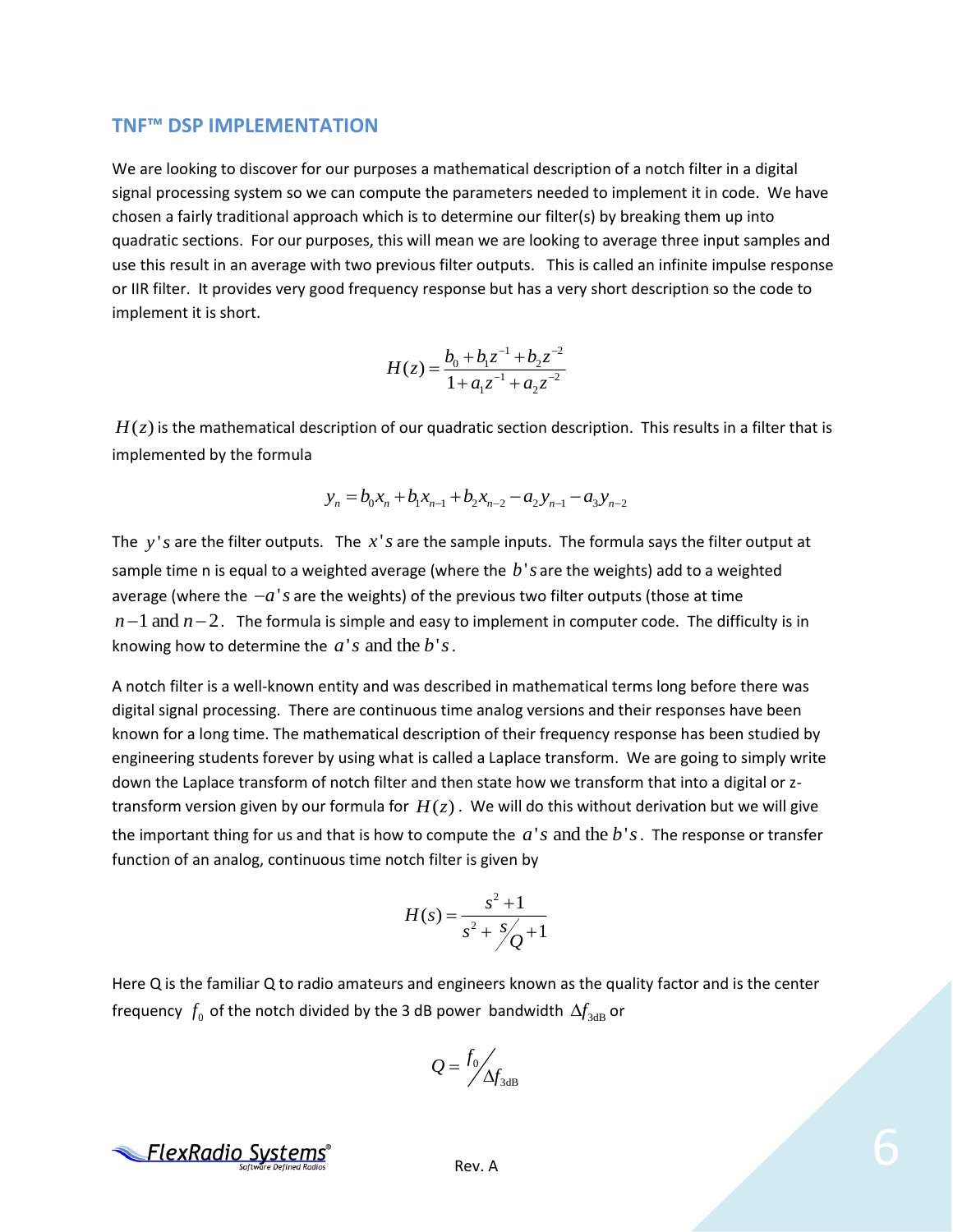We can undertake a fairly complex mathematical transformation of  $H(s)$  and produce  $H(z)$  using what is called the bilinear transformation, using a series of trigonometric identities and finally arriving at our formulae for the  $a$ 's and the  $b$ 's. We are going to spare the reader and simply give the results after giving your these hints and leaving the steps as an "exercise for the reader". But the big idea is to convert continuous time into sampled time. And for this we will now always mark time in samples with a known sampling frequency *F s* .

Given our desired notch frequency  $f_0$  and the desired bandwidth  $BW$  or alternatively the  $Q$  , we derive the following set of formulae. We will work with frequency in radians per sample  $\omega_{\textrm{0}}$  given by

$$
\omega_{\rm 0} = \frac{2\pi f_{\rm 0}}{F_{\rm s}}
$$

We need to compute some regularly used terms for our formulae to help make them more readable.

$$
\alpha = \frac{\sin(\omega_0)}{2Q}
$$

when we are using Q. If we are using 3dB bandwidth the formula is

$$
\alpha = \sin(\omega_0) \sinh\left(\ln(2)/2 + BW + \frac{\omega_0}{\sin(\omega_0)}\right)
$$

Notice that for constant Q, the bandwidth increases with increasing frequency and inversely, for constant BW, the Q increases with increasing frequency. These are important consequences to remember or the mathematics. The more complicated formula showing this is given by

$$
Q = \left(2\sinh\left(\frac{\ln(2)}{2}\,\text{BW}\,\frac{\omega_0}{\sin(\omega_0)}\,\,\right)\right)^{-1}
$$

We are now prepared to just state the formulae for the  $a's$  and the  $b's$ .

$$
b_0 = 1
$$
  
\n
$$
b_1 = -2\cos(\omega_0)
$$
  
\n
$$
b_2 = 1
$$
  
\n
$$
a_1 = \frac{-2\cos(\omega_0)}{1 + \alpha}
$$
  
\n
$$
a_2 = 1 - \frac{\alpha}{1 + \alpha}
$$

This probably seems anticlimactic given the buildup but there are lots of trigonometric simplification steps left out to get the formulae we needed.